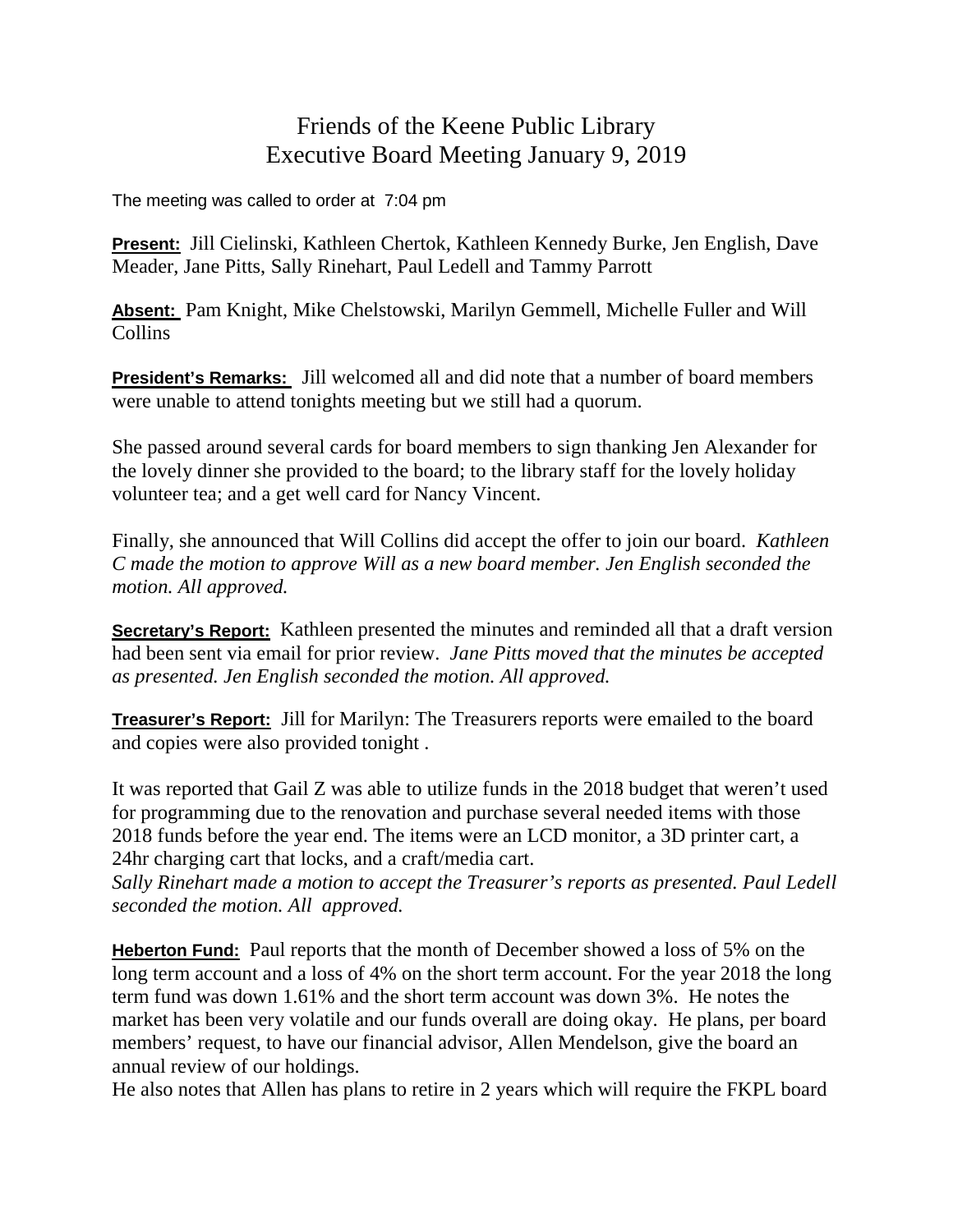to decide on a replacement for Allen in the future.

**Director's Report:** Tammy Parrott, assistant Director of the Keene Library, is covering for Nancy V. She reports that the second contract, (the existing library work) is 82% complete. The circulation and research modular desks will be installed next week along with the carpet for the lobby and some electrical work that is needed.

**Trustees Report:** Kathleen K B: The Trustees met last on12/18/2018. They discussed aspects of their finance committee's recommendations regarding the bequest from the Jane Green fund. At this time they plan to delay investing the funds received. The finance committee plans to revisit future investments options of these funds as time goes along.

They purchased two TCOIL hearing assistive devices that are portable and will be used to enhance hearing for the hearing impaired in the newly renovated library spaces.

They approved up to \$20,000 for professional painters to do the interior areas unreachable by the library maintenance team.

A strategic planning committee will be formed to begin to look at long range planning for the library.

The Trustees decided against a generous offer by a patron to accept a baby grand piano. The logistics and upkeep of accepting it were too much to take on at this time.

Finally she reports that Aaron Lipsky and The Keene Sentinel are working together with The Library to archive The Sentinel newspaper collection.

**KLACC/Project Update:** Jane, Jill: The Dedication Committee is now going to be meeting every two weeks on the 1st and 3rd Weds and have extended an invitation to those who might like share ideas or help to feel free to come to a meeting(s). Currently the date for the Dedication remains April 14,2019 but a change is possible. The time frame of the event will be 2pm to 6 pm and it will be broadcast by Cheshire TV. There will be many components including a reception, performances, exhibits, tours, and maker space activities. There will also be print materials available for the public. Also mentioned is the formation of smaller groups being formed to work on some of these specifics and again, ideas and help are welcomed.

A separate date will be chosen for the Time Capsule presentation ceremony at a later date.

Jane reports that the West St sidewalks are done and that the bus access cutout has been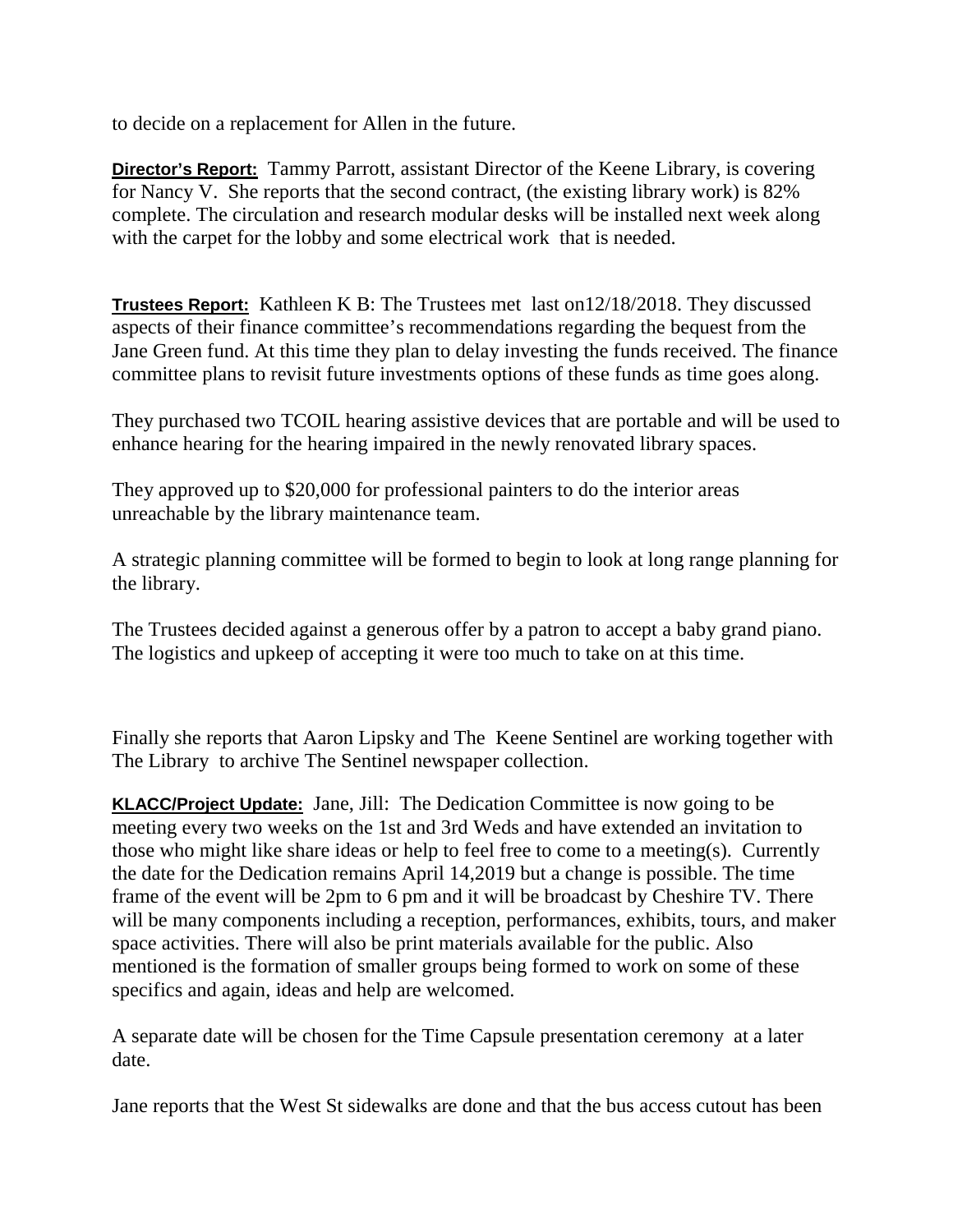made. The sidewalks on the Winter St side are due to be put in shortly. Interior and finish work is happening in the annex and the elevator installation continues. It's 5 week project with 3 more weeks to go at this point. Permanent power between the buildings is expected in a week or so.

Jill notes that when the project is complete that Keene Public Library will be the largest in the State.

**Book Sale Committee:** Kathleen C: Book donation acceptance remains on hold. The current hope is that we will begin accepting books in March. The book sale committee will be meeting next Tuesday (1/15/19) and that meeting will include a walk through of our new space to be better able to plan a layout and make purchases to create a highly functional space for accepting donations and holding volunteer sorting/pricing days.

Due to not having a firm occupancy date, the committee recommended that the April book sale be cancelled. The board agreed with this decision. October 18-20, 2019 dates are proposed for the next sale and Tammy will check the availability of those dates on the Library calendar and get back to the committee so necessary arrangements can be made.

**Newsletter Committee:** Jill for Pam: Articles are needed for the February newsletter. A suggestion is to contact Paul Henkel to write an article about the new audio/visual equipment that will be available when the project is complete. He has been very involved in this aspect of the renovation. He will be contacted.

**Other Business:** Jill: Jill issued a printed 2018 summary of our various museum passes that shows how often in each month of the year they were used. There are 21 museums and a total of 1869 borrowings. The report doesn't include more particulars such as how many admissions a pass allows or the various details that each museum has surrounding a pass. There is \$10,000 in the 2019 budget for passes as there was in 2018. Suggestions for other museum sites can be made to the FKPL and then further study of that site and cost/benefit could be analyzed. The passes are renewed at different dates through out the year. If use of a specific pass is minimal it may not be renewed.

Jen volunteered to work on a brochure about the passes to encourage more use by the library patrons.

Jill then mentioned the annual appeal letter and it was felt that an April start on the letter with a June mailing date is the best option this year. Sally heads that process.

The meeting was adjourned at 8:28 pm